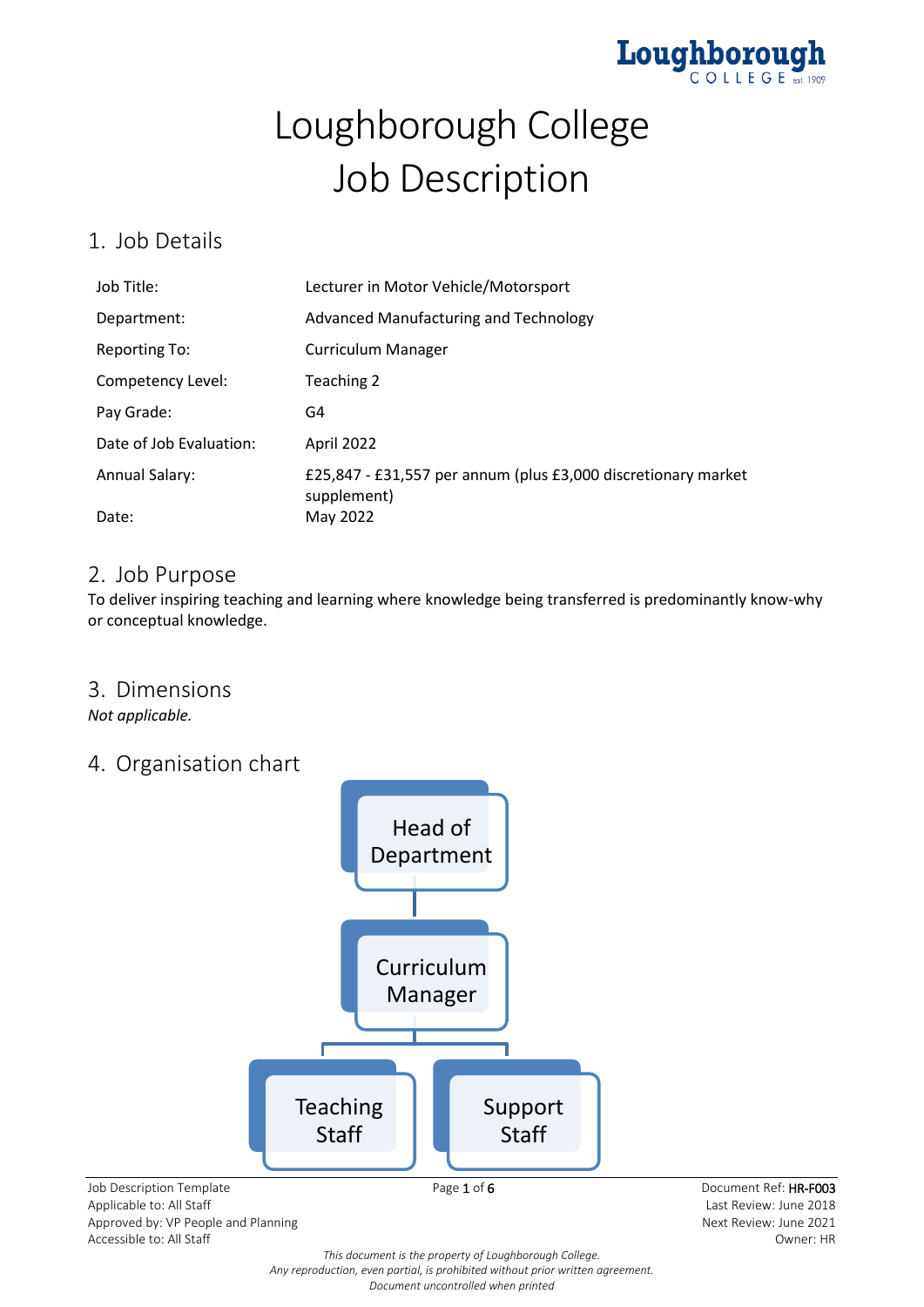

### 5. Diversity and Inclusion

Loughborough College is committed to operating with Fairness, Respect, Equality, Diversity, Inclusion and Engagement at the heart of its organisation.

F – Fairness – All stakeholders to be treated fairly, consistently and equally within Loughborough College and any place associated with Loughborough College by ensuring everyone has a voice and will be listened to.

R -Respect – All stakeholders will be treated with mutual respect and decency throughout their time at Loughborough College.

E – Equality – All stakeholders will be given the same opportunities throughout their time at Loughborough College. They will be treated, and are expected to treat others with the same values and behaviours in every aspect of Equality the college works towards.

D – Diversity – Loughborough College will work towards being a diverse College by ensuring all people are represented and have role models to aspire to. A diverse College will ensure better success in learning outcomes and workplace satisfaction.

I – Inclusion – Loughborough College will create an environment that is truly inclusive by celebrating everyone's individuality and ensuring everyone is protected and safe to be their full selves.

E – Engagement – Loughborough College will ensure a more diverse and engaged workforce, student population and other stakeholders' relationship by ensuring effective communication, representation, feedback and collaborate working of all groups, at all levels.

### 6. Key Responsibilities

Core Responsibilities

- To promote the College's vision, mission and strategic objectives and to promote the values and behaviours which underpin them at all times.
- To act as an ambassador for the college in dealings with all external agencies (other colleges, funding bodies, suppliers, learners, parents and employers) and to maintain the highest standards of professional conduct.
- To promote Loughborough College and its subsidiaries as the first-choice destination for learners, employers and staff alike.
- To proactively promote equality of opportunity in all aspects of the work role and to assist in the leadership and management of compliance to the agreed Health & Safety policy and practice.
- To promote a positive approach to security and discipline within the College community.

#### Role specific responsibilities

- To prepare lesson plans materials and resources for individual sessions utilising a range of media.
- To deliver high quality and challenging learning experiences.
- To lead and devise appropriate assessments and assessment strategies and feedback to learners through a variety of formative and summative assessment methods.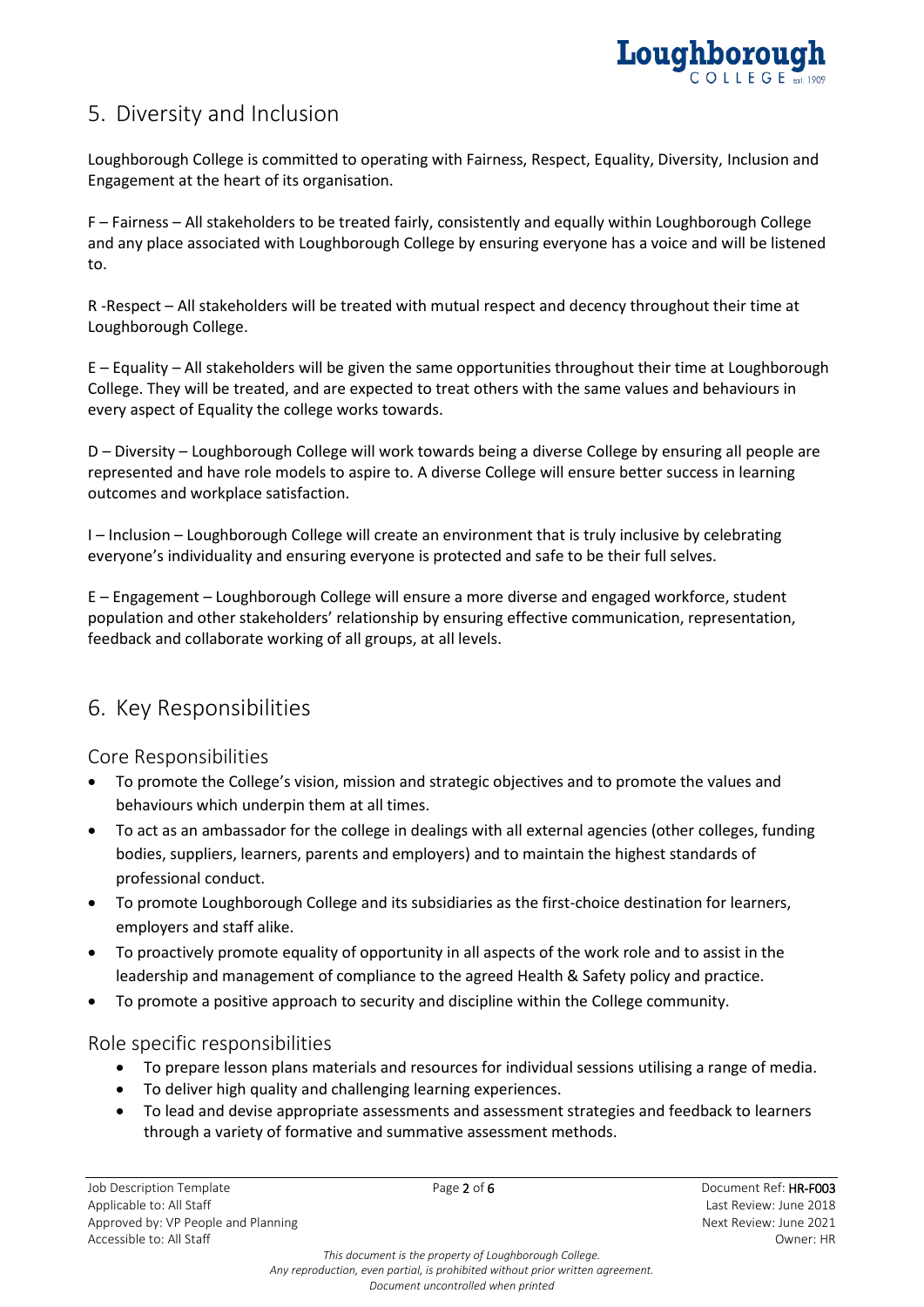

- To lead and collaborate with staff in the development of excellent learning materials and programmes of study utilising a range of media.
- To lead on the development and planning of teaching and learning including schemes of work for units, programmes, modules and qualifications as appropriate.
- To undertake curriculum area responsibility duties as designated by the Curriculum Manager.
- To contribute to curriculum planning and development to work with the curriculum areas to develop and coordinate a dynamic and responsive curriculum.
- To undertake course leadership role as appropriate.
- To play a key role in quality assurance and quality improvement, for example lead IV role.
- To comply with and develop best practice administrative and quality assurance systems.
- To undertake and deliver appropriate staff development and training, including the maintenance and updating of specialist skills.
- To attend and actively participate in area and department meetings, planning events, open days and recruitment events.
- To modify duties and responsibilities as required to meet new situations, in consultation with the curriculum area leader/manager and college management.

| <b>Action</b>                                                                                   | <b>Result</b>                                                                            |
|-------------------------------------------------------------------------------------------------|------------------------------------------------------------------------------------------|
| Lead on curriculum development                                                                  | Resourced programmes of study                                                            |
|                                                                                                 |                                                                                          |
| Lead on the planning, preparation, delivery, and<br>assessment of effective learning programmes | To ensure learners achieve                                                               |
|                                                                                                 |                                                                                          |
| Create and apply effective differentiation and<br>stretch and challenge techniques              | To ensure all learners achieve to the best of their<br>ability                           |
|                                                                                                 |                                                                                          |
| Monitor progress in lessons and disseminate<br>learner progress with key staff                  | To ensure learners are on track to achieve their<br>target grades                        |
|                                                                                                 |                                                                                          |
| Lead on development of assessments/assessment<br>strategies and give high quality feedback      | To ensure learners can meet their targets and<br>progress                                |
|                                                                                                 |                                                                                          |
| To participate in moderation and internal<br>verification                                       | To ensure Awarding Organisation criteria are met<br>and academic standards maintained    |
|                                                                                                 |                                                                                          |
| Participate in and deliver staff development<br>opportunities                                   | To ensure teaching and learning is up to date and<br>maintained to the highest standards |
|                                                                                                 |                                                                                          |

# 7. Key Result Areas

Job Description Template **Page 3 of 6** Page 3 of 6 Document Ref: HR-F003 Applicable to: All Staff Last Review: June 2018 Approved by: VP People and Planning Next Review: June 2021 Accessible to: All Staff Owner: HR

*This document is the property of Loughborough College. Any reproduction, even partial, is prohibited without prior written agreement. Document uncontrolled when printed*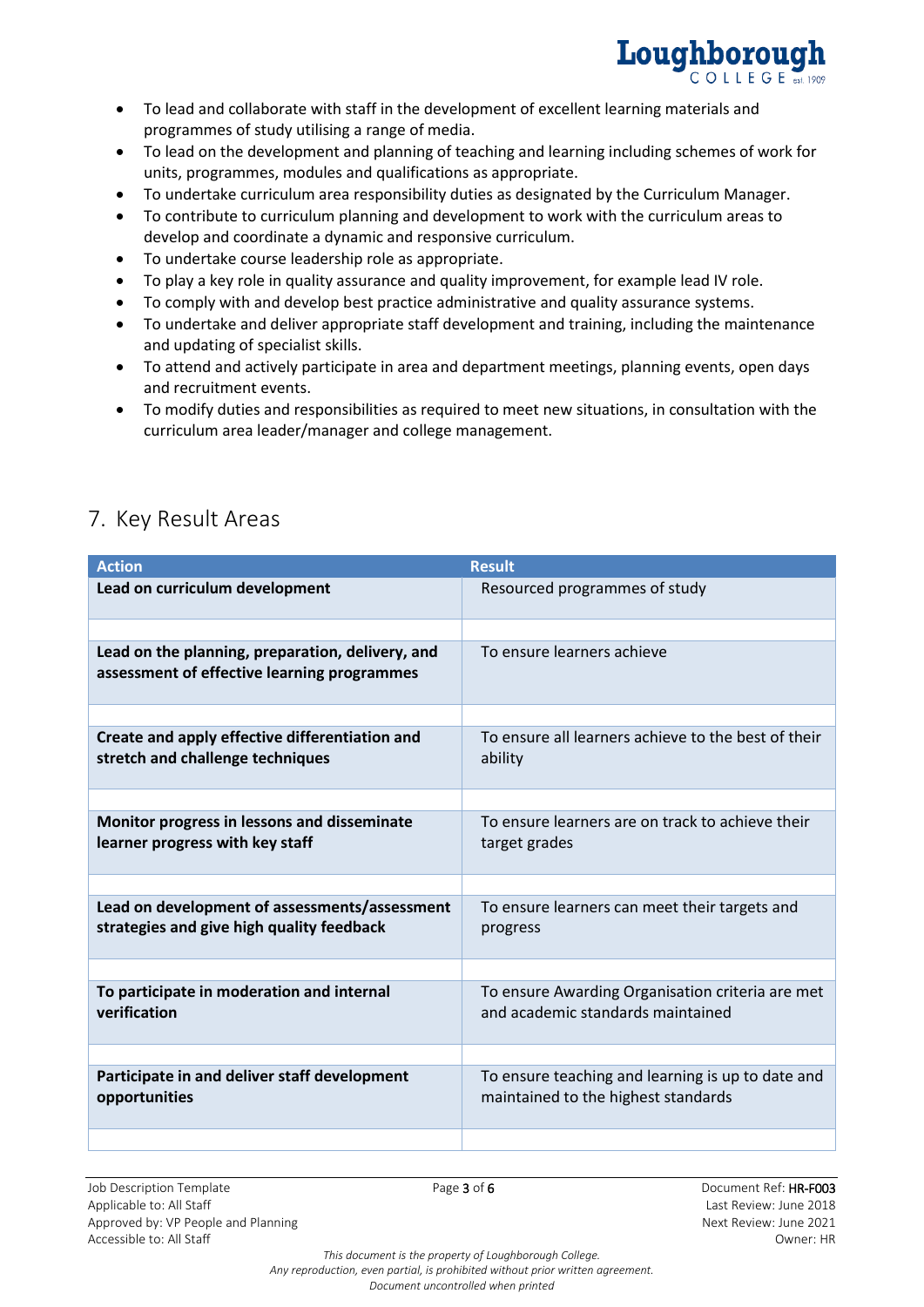

**To play a key role in quality assurance and quality improvement**

## 8. Key Working Relationships and Communications

**Internal:** Head of Department, Programme Area Lead / Manager

**External:** Awarding Bodies

#### 9. Scope for Impact

*Not applicable.*

### 10. Competency profile

The following profile is a description of the required competencies of the role:

| <b>Working with Excellent People</b>                                                                                                                                                                                                                                                                                                             | <b>Responsiveness</b>                                                                                                                                                                                                                                                                                                                                                                                                                                                                                                              |
|--------------------------------------------------------------------------------------------------------------------------------------------------------------------------------------------------------------------------------------------------------------------------------------------------------------------------------------------------|------------------------------------------------------------------------------------------------------------------------------------------------------------------------------------------------------------------------------------------------------------------------------------------------------------------------------------------------------------------------------------------------------------------------------------------------------------------------------------------------------------------------------------|
| Inspires people to reach great heights of<br>performance and success through leadership.<br>Effectively manages team to deliver a service,<br>providing clear direction and support.<br>Increases employee engagement<br>Communicates with impact and sophistication;<br>adapts style and uses varied media to meet<br>different audience needs. | Handles change with responsiveness and<br>adaptability. Looks for opportunities to do own<br>job better; puts forward ideas. Always considers<br>longer term impact of own tasks Uses a structured<br>and collaborative approach to solving problems in<br>own and related work areas. Reaches clear,<br>definite and timely decisions based on thorough<br>understanding of the facts and an eye to their<br>practical implications. Multi-tasks and consistently<br>delivers own and team objectives on time and to<br>standard. |
| <b>Ensuring Financial Sustainability</b>                                                                                                                                                                                                                                                                                                         | <b>Self-Awareness</b>                                                                                                                                                                                                                                                                                                                                                                                                                                                                                                              |
| Works efficiently; makes best use of the<br>College's resources. Own work consistently<br>contributes to the strategic aims of the<br>College.                                                                                                                                                                                                   | Maintains a healthy and safe environment for<br>College people and visitors. Swiftly implements<br>changes to keep up with legislation and best<br>practice. Improves diversity, equality and<br>inclusion in own area; challenges inappropriate<br>behaviours. Understands self and others;<br>communicates with sensitivity; handles difficult<br>people and events effectively.                                                                                                                                                 |
| <b>Delivering Excellent Quality</b>                                                                                                                                                                                                                                                                                                              |                                                                                                                                                                                                                                                                                                                                                                                                                                                                                                                                    |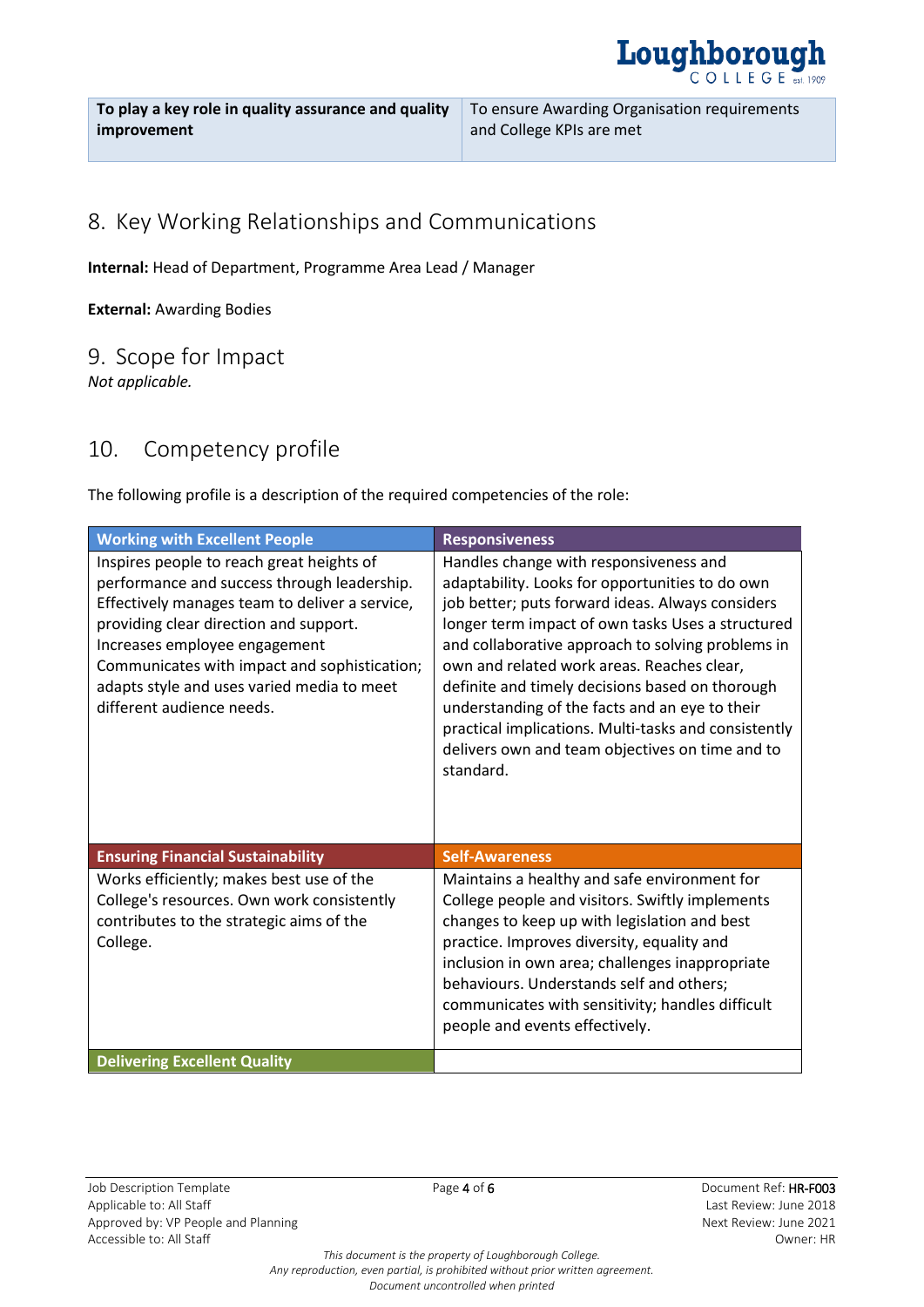

Anticipates customer needs; prevents poor service; delivers consistently high quality service. Credibly represents the College by demonstrating a superior knowledge of subject area - current and related topics. Takes ownership for own development, supports that of others and develops beyond own role. Uses online collaboration and networking as a means of developing, exchanging and communicating information.

# 11. Knowledge, Skills and Experience (Person Specification)

|     | <b>QUALIFICATIONS</b>                                                                                                                     | <b>ESSENTIAL</b> | <b>DESIRABLE</b> | <b>HOW ASSESSED</b> |
|-----|-------------------------------------------------------------------------------------------------------------------------------------------|------------------|------------------|---------------------|
| 1.  | Possess a degree in a relevant subject area (or<br>equivalent qualification)                                                              | $\bullet$        |                  | Application         |
| 2.  | Possess a level 5 teaching qualification/equivalent<br>qualification or willing to work towards                                           |                  |                  | Application         |
| 3.  | Good standard of literacy and numeracy. At least<br>GCSE passes Levels 4 to 9 (Grades A-C) in English<br>Language and Maths or equivalent |                  |                  | Application         |
| 4.  | Possess a level 2/3 Vocational qualification in a<br>relevant area                                                                        |                  |                  | Application         |
|     | <b>EXPERIENCE</b>                                                                                                                         |                  |                  |                     |
| 5.  | Experience of designing and delivering vocational/<br>academic programmes to learners                                                     |                  |                  | Application         |
| 6.  | Experience of delivering and assessing BTEC<br>qualifications                                                                             |                  |                  | Application         |
| 7.  | Experience in a relevant vocational industry setting<br>or academic background                                                            |                  |                  | Application         |
| 8.  | Experience of supporting and managing diverse<br>groups of learners                                                                       |                  | $\bullet$        | Interview           |
| 9.  | Proven experience of motivating learners to achieve<br>excellent results                                                                  |                  |                  | Interview           |
| 10. | Experience contextualising and embedding learning<br>to meet specific learning needs                                                      |                  |                  | Interview           |
| 11. | Evidence of effective use of ICT/ILT in all aspects of<br>work                                                                            | $\bullet$        |                  | Interview           |
| 12. | Experience of collaborating with teaching colleagues<br>from other subject areas                                                          |                  |                  | Interview           |
|     | <b>SKILLS &amp; KNOWLEDGE</b>                                                                                                             |                  |                  |                     |
| 13. | Possess a vocational background knowledge and an<br>ability to engage with vocational content                                             |                  |                  | Interview           |
| 14. | Excellent teaching and learning skills                                                                                                    |                  |                  | Interview           |

*This document is the property of Loughborough College. Any reproduction, even partial, is prohibited without prior written agreement. Document uncontrolled when printed*